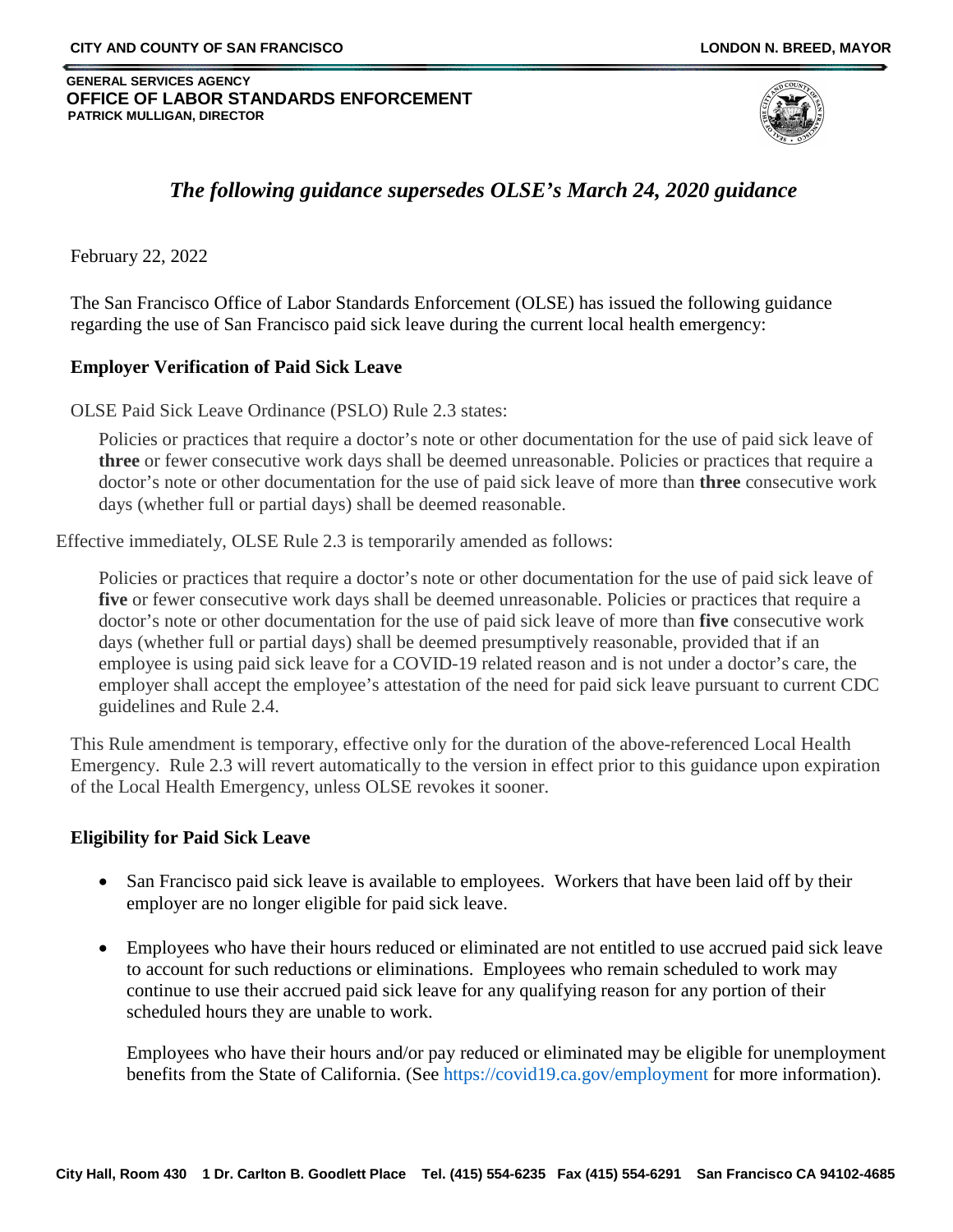### **Employee Use of Paid Sick Leave**

Employers covered by the Paid Sick Leave Ordinance must allow covered employees to use accrued sick leave in the following situations:

- The employee takes time off work because public health officials or healthcare providers require or recommend an employee isolate or quarantine to prevent the spread of disease;
- The employee takes time off work for a COVID-19 vaccination appointment or vaccination side effects.
- The employee takes time off work because the employee's business or a work location temporarily ceases operations in response to a public health or other public official's recommendation – subject to the "Eligibility for Paid Sick Leave" guidelines above;
- The employee takes time off work because the employee needs to provide care for a family member to attend a COVID-19 vaccination appointment, who is experiencing vaccination side effects, or who is not sick but who public health officials or healthcare providers have required or recommended isolate or quarantine;
- The employee takes time off work because the employee needs to provide care for a family member whose school, child care provider, senior care provider, or work temporarily ceases operations in response to a public health or other public official's recommendation.

### **Employee Separations**

The Paid Sick Leave Ordinance is a requirement that San Francisco employers must provide to their employees. Employees are covered by the law unless there has been a separation of employment (e.g., termination, layoff, resignation, or retirement).

- Employers are not required to pay employees for accrued unused paid sick leave upon the employee's separation from employment. However, if an employer is using a Paid Time Off or vacation policy to comply with the Ordinance, California law requires the payout of PTO or vacation upon separation of an employee. (FAQ 34 in OLSE's [Frequently Asked Questions\)](https://sfgov.org/olse/paid-sick-leave-ordinance-pslo).
- If there is a separation from employment, and an employee is later rehired by the employer within one year, previously accrued and unused paid sick leave must be reinstated, and the employee is entitled to use the previously accrued and unused paid sick leave and to accrue additional paid sick leave upon rehiring. (Administrative Code Section 12W.3(g))

## **General Background**

The San Francisco Paid Sick Leave Ordinance requires employers to provide paid sick leave to all employees (including temporary and part-time employees) who perform work in San Francisco. Employees may use paid sick leave when they or a family member are ill, injured, or for the purpose of receiving medical care (including preventive care), treatment, diagnosis, or other medical reason.

**Further guidance on the use of paid sick leave is available at [www.sfgov.org/olse/pslo,](http://www.sfgov.org/olse/pslo) or call OLSE's multilingual paid sick leave hotline at (415) 554-6271.**